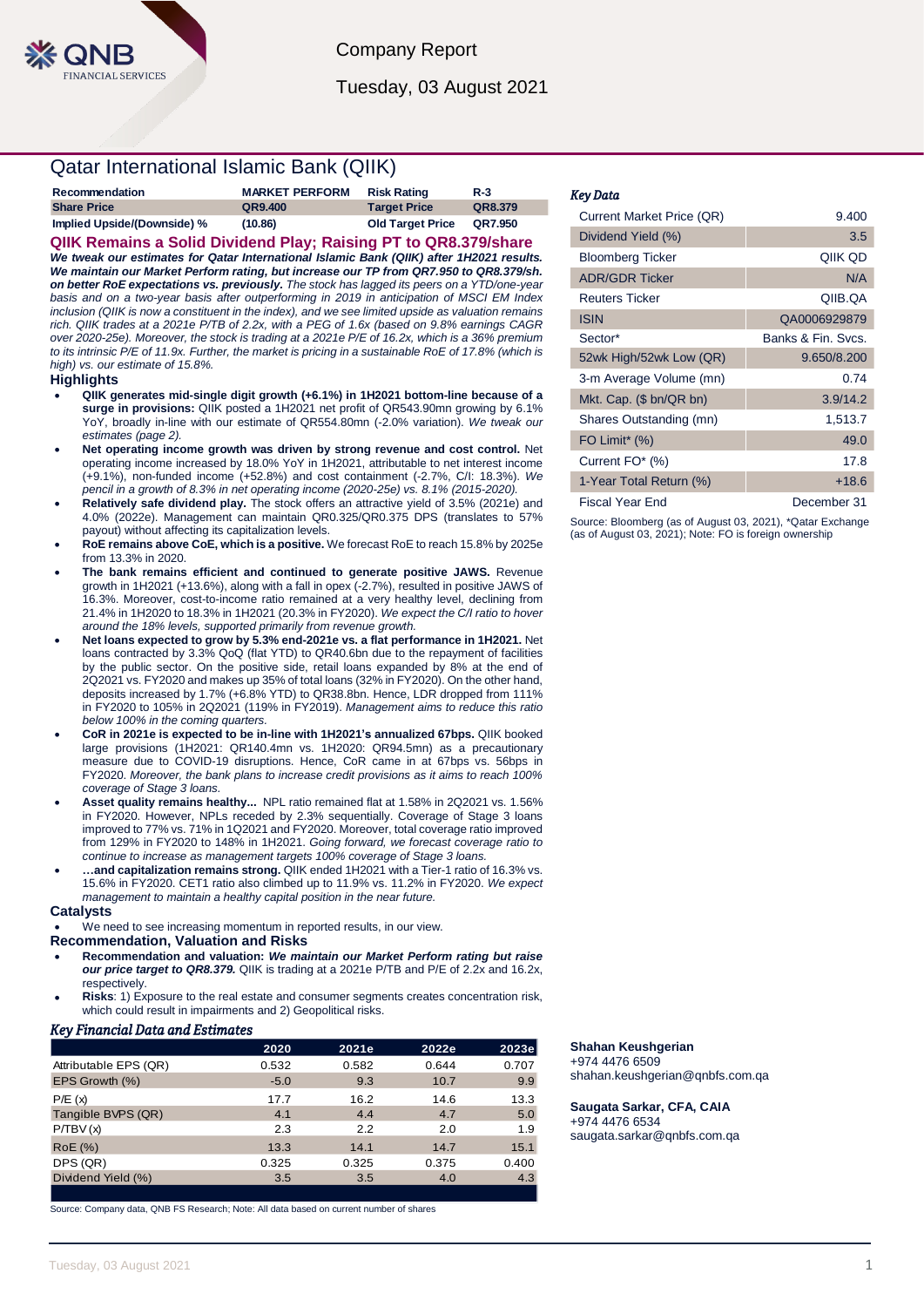# *Change in Estimates*

|                           | 2021e |            |            |       | 2022e      |            |
|---------------------------|-------|------------|------------|-------|------------|------------|
| QRmn                      | Old   | <b>New</b> | Change (%) | Old   | <b>New</b> | Change (%) |
| Net Interest Income       | 1.464 | 1.579      | 7.8        | 1,570 | 1.704      | 8.6        |
| Non Interest Income       | 171   | 266        | 55.8       | 196   | 271        | 38.1       |
| <b>Total Revenue</b>      | 1,635 | 1.845      | 12.9       | 1.766 | 1,975      | 11.8       |
| Opex                      | 368   | 335        | $-8.9$     | 384   | 348        | $-9.5$     |
| Net Operating Income      | 1.268 | 1.510      | 19.1       | 1.381 | 1,627      | 17.8       |
| Net Income (Attributable) | 941   | 881        | $-6.4$     | 1.018 | 975        | $-4.2$     |
|                           |       |            |            |       |            |            |

Source: QNB FS Research

# **Detailed Financial Statements**

| Income Statement (In QR mn)       | 2017  | 2018        | 2019  | 2020e | 2021e | 2022e |
|-----------------------------------|-------|-------------|-------|-------|-------|-------|
| Net Interest Income               | 1,063 | 1.164       | 1,255 | 1,422 | 1,579 | 1,704 |
| <b>Fees &amp; Commissions</b>     | 119   | 129         | 181   | 203   | 233   | 250   |
| FX Income                         | 41    | 11          | 12    | 48    | 41    | 44    |
| Other Income                      | (1)   | $\mathbf 1$ | (32)  | 3     | (8)   | (24)  |
| Non-Interest Income               | 159   | 141         | 161   | 253   | 266   | 271   |
| <b>Total Revenue</b>              | 1,221 | 1,305       | 1.416 | 1,675 | 1,845 | 1,975 |
| <b>Operating Expenses</b>         | (326) | (325)       | (342) | (341) | (335) | (348) |
| <b>Net Operating Income</b>       | 896   | 979         | 1.074 | 1,335 | 1,510 | 1,627 |
| Net Provisions & Impairments      | (63)  | (97)        | (147) | (397) | (496) | (516) |
| Net Profit (Headline/Reported)    | 832   | 882         | 927   | 938   | 1,014 | 1,111 |
| Payment on Tier-1 Sukuk           | (55)  | (55)        | (55)  | (108) | (108) | (108) |
| Social & Sports Contribution Fund | (21)  | (22)        | (23)  | (23)  | (25)  | (28)  |
| Net Profit (Attributable)         | 756   | 805         | 849   | 806   | 881   | 975   |
|                                   |       |             |       |       |       |       |

Source: Company data, QNB FS Research

| <b>Balance Sheet (In QR mn)</b>                     | 2018     | 2019e  | 2020e  | 2021e  | 2022e  | 2023e  |
|-----------------------------------------------------|----------|--------|--------|--------|--------|--------|
| Cash & Balances with Central Bank                   | 2,736    | 2,270  | 2,776  | 2,863  | 3,020  | 3,217  |
| <b>Interbank Loans</b>                              | 12,839   | 9,617  | 10,508 | 10,090 | 9,514  | 11,373 |
| Net Investments                                     | 4,929    | 6,189  | 5,852  | 5,563  | 6,078  | 6,783  |
| <b>Net Loans</b>                                    | 27,991   | 37,011 | 40,514 | 42,040 | 45,307 | 47,388 |
| Investment In Associates                            | 388      | 337    | 345    | 326    | 308    | 296    |
| <b>Other Assets</b>                                 | 216      | 293    | 351    | 327    | 317    | 332    |
| Net PP&E                                            | 280      | 261    | 242    | 219    | 200    | 180    |
| Investments In Real Estate                          | 882      | 854    | 724    | 724    | 724    | 724    |
| Total Assets                                        | 50,260   | 56,831 | 61,314 | 62,153 | 65,469 | 70,293 |
| <b>Liabilities</b>                                  |          |        |        |        |        |        |
| <b>Interbank Deposits</b>                           | 11,578   | 14,010 | 13,128 | 10,072 | 9,771  | 11,771 |
| <b>Customer Deposits</b>                            | 31,130   | 31,229 | 36,352 | 39,769 | 43,150 | 45,307 |
| Term Loans                                          | $\Omega$ | 2,563  | 2,566  | 2,566  | 2,566  | 2,566  |
| <b>Tier-1 Perpetual Sukuk</b>                       | 1,000    | 2,092  | 2,092  | 2,092  | 2,092  | 2,092  |
| <b>Other Liabilities</b>                            | 722      | 870    | 944    | 1,034  | 863    | 1,065  |
| <b>Total Liabilities</b>                            | 44,430   | 50,764 | 55,082 | 55,534 | 58,442 | 62,801 |
| Total Shareholders' Equity                          | 5,830    | 6,068  | 6,231  | 6,620  | 7,027  | 7,492  |
| <b>Total Liabilities &amp; Shareholders' Equity</b> | 50,260   | 56,831 | 61,314 | 62,153 | 65,469 | 70,293 |
|                                                     |          |        |        |        |        |        |

Source: Company data, QNB FS Research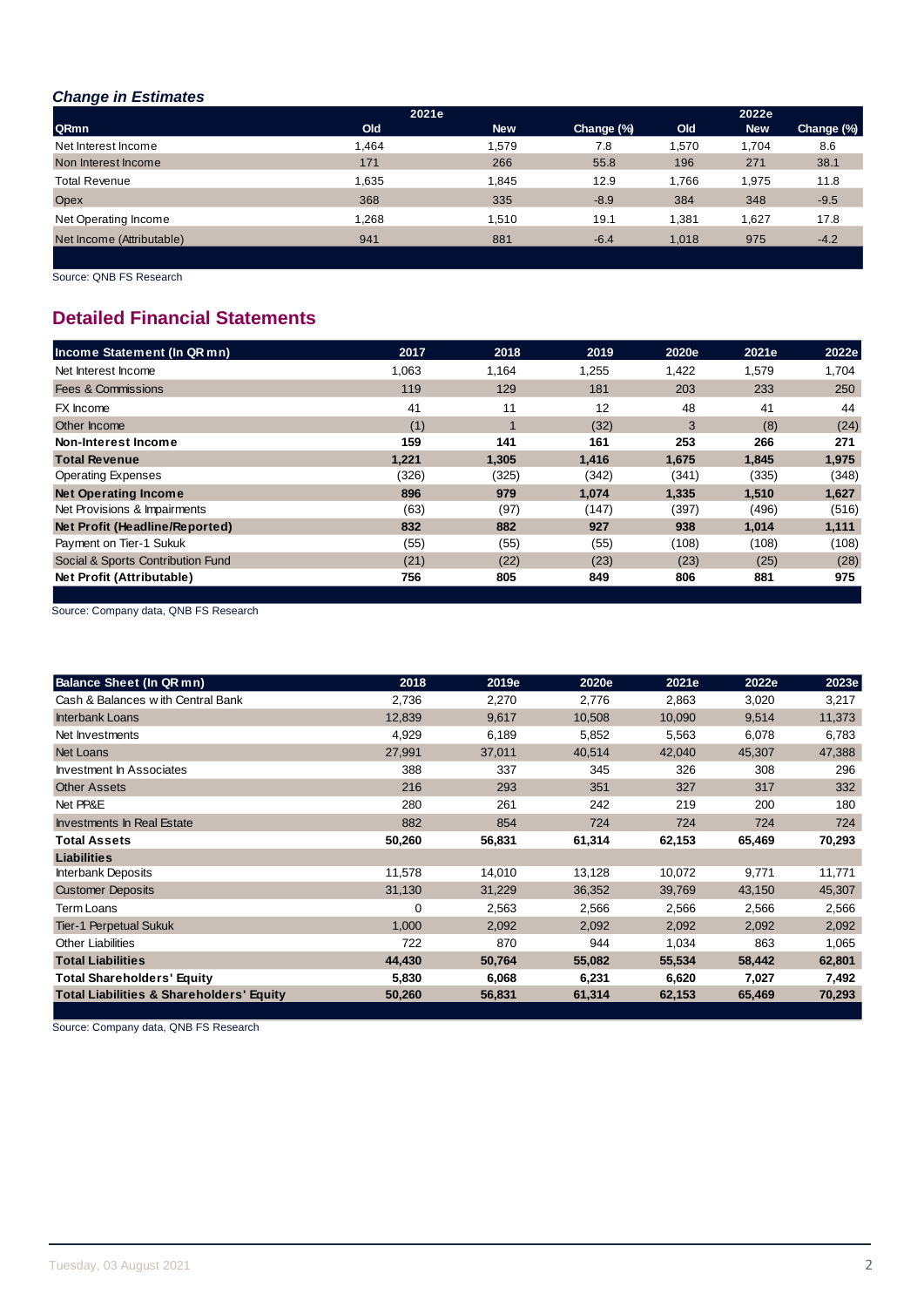| Ratios/Indicators                      | 2018    | 2019  | 2020   | 2021e  | 2022e | 2023e  |
|----------------------------------------|---------|-------|--------|--------|-------|--------|
| Profitability (%)                      |         |       |        |        |       |        |
| <b>RoE</b>                             | 13.8    | 14.6  | 13.3   | 14.1   | 14.7  | 15.2   |
| <b>RoAA</b>                            | 1.7     | 1.6   | 1.4    | 1.4    | 1.5   | 1.6    |
| <b>RoRWA</b>                           | 2.2     | 2.2   | 1.8    | 1.8    | 1.8   | 1.9    |
| $NIM$ (% of IEAs)                      | 2.7     | 2.6   | 2.6    | 2.8    | 2.9   | 2.9    |
| NIM (% of RWAs)                        | 3.3     | 3.2   | 3.2    | 3.2    | 3.2   | 3.2    |
| NIM (% of AAs)                         | 2.4     | 2.3   | 2.4    | 2.6    | 2.7   | 2.7    |
| Spread                                 | 2.2     | 2.0   | 2.2    | 2.4    | 2.4   | 2.5    |
| Efficiency (%)                         |         |       |        |        |       |        |
| Cost-to-Income (Headline)              | 24.9    | 24.1  | 20.3   | 18.2   | 17.6  | 17.5   |
| Cost-to-Income (Core)                  | 25.1    | 23.7  | 20.5   | 18.2   | 17.5  | 17.4   |
| Liquidity (%)                          |         |       |        |        |       |        |
| <b>LDR</b>                             | 90      | 110   | 104    | 99     | 99    | 99     |
| Loans/Assets                           | 55.7    | 65.1  | 66.1   | 67.6   | 69.2  | 67.4   |
| Cash & Interbank Loans-to-Total Assets | 31.0    | 20.9  | 21.7   | 20.8   | 19.1  | 20.8   |
| Deposits to Assets                     | 61.9    | 54.9  | 59.3   | 64.0   | 65.9  | 64.5   |
| Wholesale Funding to Loans             | 41.4    | 44.8  | 38.7   | 30.1   | 27.2  | 30.3   |
| <b>IEAs to IBLs</b>                    | 127.9   | 128.0 | 129.3  | 132.0  | 131.3 | 126.1  |
| <b>Asset Quality (%)</b>               |         |       |        |        |       |        |
| <b>NPL Ratio</b>                       | 2.0     | 1.8   | 1.5    | 1.5    | 1.4   | 1.9    |
| NPL to Shareholders' Equity            | 10.3    | 11.8  | 10.4   | 9.8    | 9.8   | 13.1   |
| NPL to Tier-1 Capital                  | 10.1    | 9.9   | 8.8    | 8.4    | 8.4   | 11.4   |
| Coverage Ratio                         | 91.9    | 93.6  | 128.9  | 173.8  | 206.7 | 174.0  |
| <b>ALL/Average Loans</b>               | 1.7     | 1.9   | 2.0    | 2.6    | 3.0   | 3.4    |
| Cost of Risk (bps)                     | 22      | 35    | 56     | 69     | 61    | 58     |
| <b>Capitalization (%)</b>              |         |       |        |        |       |        |
| Tier-1 Ratio                           | 15.7    | 17.7  | 15.6   | 15.2   | 14.9  | 14.5   |
| <b>CAR</b>                             | 16.4    | 18.5  | 16.5   | 16.2   | 15.9  | 15.5   |
| Tier 1 Capital to Assets               | 11.8    | 12.7  | 12.0   | 12.5   | 12.5  | 12.3   |
| Tier 1 Capital to Loans                | 21.2    | 19.5  | 18.2   | 18.5   | 18.0  | 18.2   |
| Tier 1 Capital to Deposits             | 19.1    | 23.2  | 20.3   | 19.5   | 18.9  | 19.1   |
| Leverage (x)                           | 8.6     | 9.4   | 9.8    | 9.4    | 9.3   | 9.4    |
| Growth $(\%)$                          |         |       |        |        |       |        |
| Net Interest Income                    | 9.5     | 7.8   | 13.3   | 11.0   | 7.9   | 6.3    |
| Non-Interest Income                    | $-11.2$ | 14.0  | 57.7   | 5.1    | 1.5   | $-9.3$ |
| <b>OPEX</b>                            | $-0.1$  | 4.9   | $-0.2$ | $-1.6$ | 3.7   | 3.4    |
| Net Operating Income                   | 9.4     | 9.7   | 24.2   | 13.1   | 7.8   | 4.3    |
| Net Income (Attributable)              | 6.4     | 5.4   | $-5.0$ | 9.3    | 10.7  | 9.9    |
| Loans                                  | $-13.9$ | 32.2  | 9.5    | 3.8    | 7.8   | 4.6    |
| Deposits                               | $-4.2$  | 0.3   | 16.4   | 9.4    | 8.5   | 5.0    |
| Assets                                 | 7.8     | 13.1  | 7.9    | 1.4    | 5.3   | 7.4    |
| <b>RWAs</b>                            | 11.8    | 7.8   | 15.6   | 8.1    | 7.9   | 8.6    |

Source: Company data, QNB FS Research